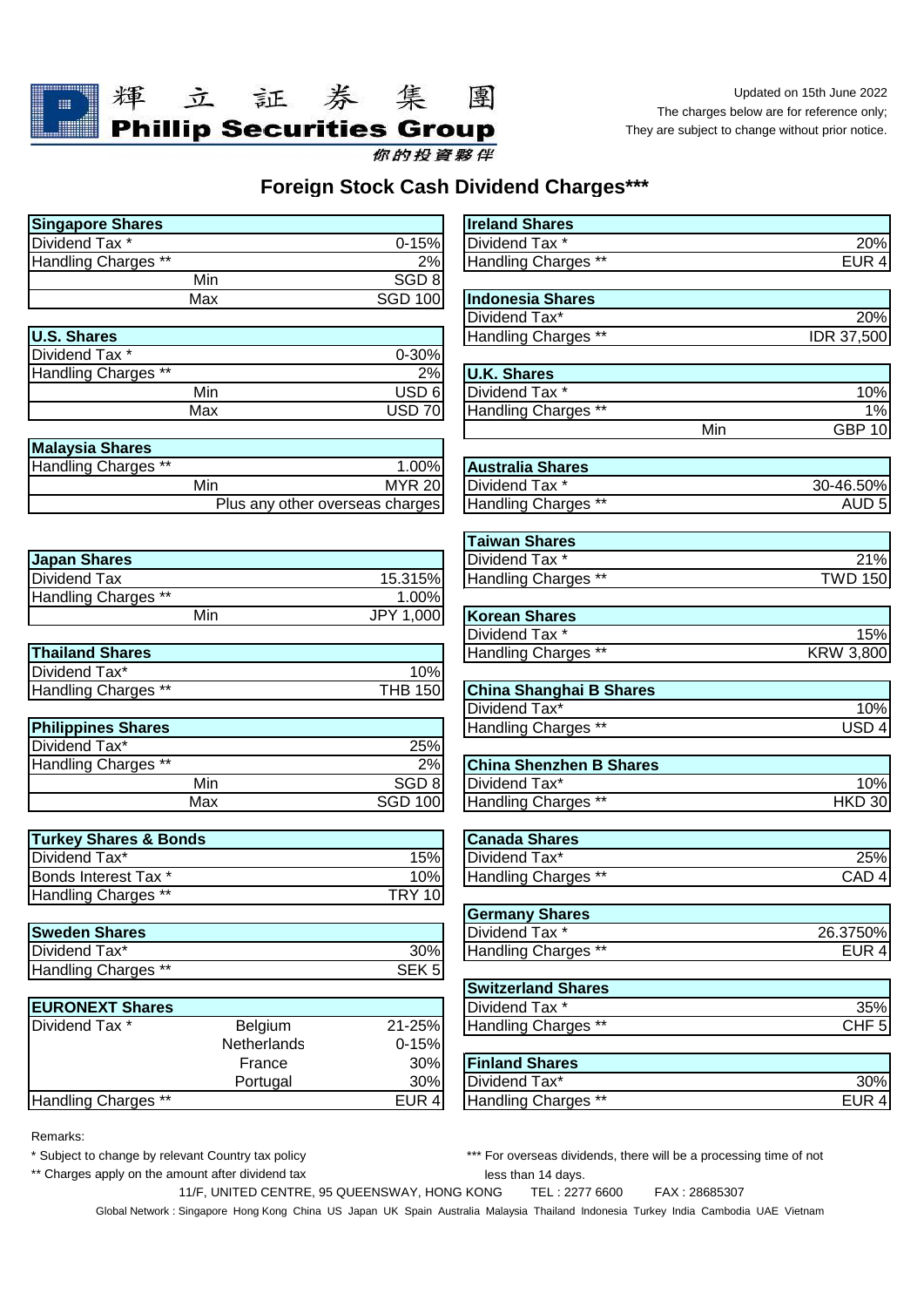

輝

立証券集

**Phillip Securities Group** 

Updated on 15th June 2022 Below the charges are for reference only; They are subject to change without prior notice.

你的投資夥伴

**Foreign Stock All Corporate Action Charges**

團

(Except Cash Dividend \*\*)

| <b>North America</b>                                                                                                    |                 |                                                                               |                  |
|-------------------------------------------------------------------------------------------------------------------------|-----------------|-------------------------------------------------------------------------------|------------------|
| <b>US Shares</b>                                                                                                        |                 | <b>Canada Shares</b>                                                          |                  |
| <b>Handling Charges</b>                                                                                                 | <b>USD 27</b>   | <b>Handling Charges</b>                                                       | CAD <sub>7</sub> |
|                                                                                                                         |                 | Asia                                                                          |                  |
| <b>Singapore Shares</b>                                                                                                 |                 | <b>Indonesia Shares</b>                                                       |                  |
| <b>Handling Charges</b>                                                                                                 | <b>SGD 20.7</b> | <b>Handling Charges</b>                                                       | <b>IDR 58000</b> |
| <b>Australia Shares</b>                                                                                                 |                 | <b>Thailand Shares</b>                                                        |                  |
| <b>Handling Charges</b>                                                                                                 | <b>AUD 10</b>   | <b>Handling Charges</b>                                                       | <b>THB 430</b>   |
| <b>Malaysia Shares</b>                                                                                                  |                 | <b>Philippines Shares</b>                                                     |                  |
| <b>Handling Charges</b>                                                                                                 | <b>MYR 55</b>   | <b>Handling Charges</b>                                                       | <b>SGD 10</b>    |
| <b>Japan Shares</b>                                                                                                     |                 | <b>Taiwan Shares</b>                                                          |                  |
| <b>Handling Charges</b>                                                                                                 | <b>JPY 500</b>  | <b>Handling Charges</b>                                                       | <b>TWD 200</b>   |
| <b>Korean Shares</b>                                                                                                    |                 |                                                                               |                  |
| <b>Handling Charges</b>                                                                                                 | <b>KRW 8000</b> |                                                                               |                  |
|                                                                                                                         |                 | <b>Europe</b>                                                                 |                  |
| <b>UK Shares</b>                                                                                                        |                 | <b>Finland shares</b>                                                         |                  |
| <b>Handling Charges</b>                                                                                                 | <b>GBP 15</b>   | <b>Handling Charges</b>                                                       | <b>EUR 25</b>    |
| <b>Germany Shares</b>                                                                                                   |                 | <b>France Shares</b>                                                          |                  |
| <b>Handling Charges</b>                                                                                                 | <b>EUR 25</b>   | <b>Handling Charges</b>                                                       | <b>EUR 25</b>    |
| <b>Swiss Shares</b>                                                                                                     |                 | <b>Netherland Shares</b>                                                      |                  |
| <b>Handling Charges</b>                                                                                                 | <b>CHF 26</b>   | <b>Handling Charges</b>                                                       | <b>EUR 25</b>    |
| <b>Sweden Shares</b>                                                                                                    |                 | <b>Portugal Shares</b>                                                        |                  |
| <b>Handling Charges</b>                                                                                                 | <b>EUR 25</b>   | <b>Handling Charges</b>                                                       | <b>EUR 25</b>    |
| <b>Ireland Shares</b>                                                                                                   |                 | <b>Belgium Shares</b>                                                         |                  |
| <b>Handling Charges</b>                                                                                                 | <b>EUR 25</b>   | <b>Handling Charges</b>                                                       | <b>EUR 25</b>    |
|                                                                                                                         |                 | <b>Others</b>                                                                 |                  |
| <b>Loan Stock or Bonds</b>                                                                                              |                 | <b>Euroclear</b>                                                              |                  |
| <b>Handling Charges</b>                                                                                                 | <b>EUR 25</b>   | <b>Handling Charges</b>                                                       | <b>EUR 25</b>    |
| ** Cash offer, Privatization Exercise, Mergeer & Exchange,                                                              |                 | (Plus External fees collected by foreign counterparties where                 |                  |
| Liquidation, Warant conversion<br>applicable)                                                                           |                 |                                                                               |                  |
| <b>Proxy Voting</b>                                                                                                     |                 | USD 100.00 (Plus fees collected by other involved broker(s) where applicable) |                  |
| <b>Attending Sharesholders Meeting</b><br>USD 500.00 (Plus fees collected by other involved broker(s) where applicable) |                 |                                                                               |                  |

For the queries of arrangement of Proxy Vote and of Attending Shareholder Meeting, please refer to the below link: [http://www.poems.com.hk/en-us/customer-service/important-notes/](http://www.poems.com.hk/en-us/customer-service/important-notes/#)

11/F, UNITED CENTRE, 95 QUEENSWAY, HONG KONG TEL : 2277 6600 FAX : 28685307

Global Network : Singapore Hong Kong China US Japan UK Spain Australia Malaysia Thailand Indonesia Turkey India Cambodia UAE Vietnam